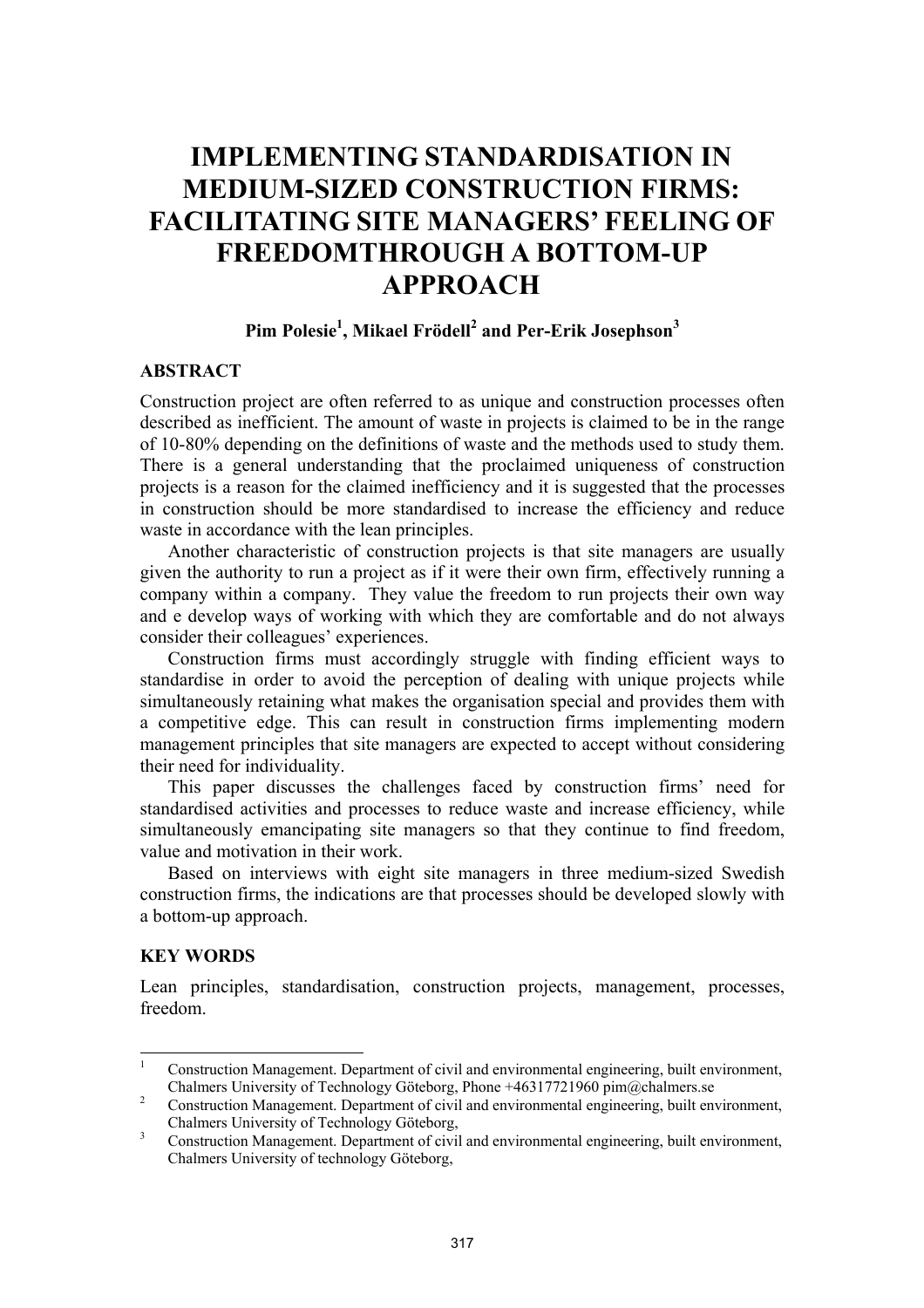#### **INTRODUCTION**

It is generally accepted that construction projects include uncertainty that is not only related to the product but also to the processes and the organisational structure. The number of specialists, customer-supplier relations, components not fitting each other, new regulations, variable weather conditions, and ambiguous views and values of top management are only a few of the uncertainties that site managers have to manage during projects. These uncertainties lead to variations in project processes and ultimately reduced customer value and satisfaction (Santos et al., 2002). One strategy for increasing customer value and satisfaction in construction projects is to reduce the uncertainty and increase the reliability and continuity of the construction process (Gadde and Håkansson, 2001; Samuelsson, 2006).

To increase reliability it has been suggested that greater standardisation of products, processes, and project organisation is required (Santos et al., 2002; Josephson and Samuelsson, 2009). Site managers, who view increased standardisation as a further erosion of their freedom to run projects their own way, however often perceive standardisation negatively. They consider that the construction process is already sufficiently standardised by having designated roles for project personnel, standard forms of contract, governmental rules and regulations, standard procurement methods, and, to some extent, standard work processes.

When implementing lean principles in construction organisations it is important to balance standardisation of activities with site managers' motivation. In order to increase the understanding of what processes should be standardised without negatively influencing the site manager's feelings of individually choosing how to manage projects, interviews were conducted with site managers in three Swedish construction companies based in the Gothenburg area. Companies with a turnover between SEK 200 and 600 million were chosen based on their interest in the subject.

The purpose of this paper is to discuss the need for firms to balance the call for standardisation of activities and processes to reduce waste and increase efficiency, while simultaneously considering site managers' desire for freedom to find value and motivation in their work. For the purposes of this paper, standardisation is considered to be the structured planning and operational sequence of activities that have been learnt from experience as being the most effective processes for reducing waste and increasing customer value.

#### **CHARACTERISTICS OF CONSTRUCTION PROJECTS**

A construction project is a temporary organisation comprising different contractors and subcontractors, which aims to accomplish specific tasks, such as the production of houses, industrial buildings, highways, or office block, in order to fulfil a need. During a construction project it is common for the project organisation to change with many of the organisations involved at the beginning of the project not participating all the way to the end. Different firms within the project have different fields of expertise, relevant at various stages of the project life cycle. According to Dubois and Gadde (2002), a construction firm's prevailing organisational interdependencies are a result of needing only a few areas of expertise at any given time.

The reliance upon suppliers in construction projects has made construction firms dependent on the resources of other organisations. There are often many different subcontractors with different or similar skills, working simultaneously on a project.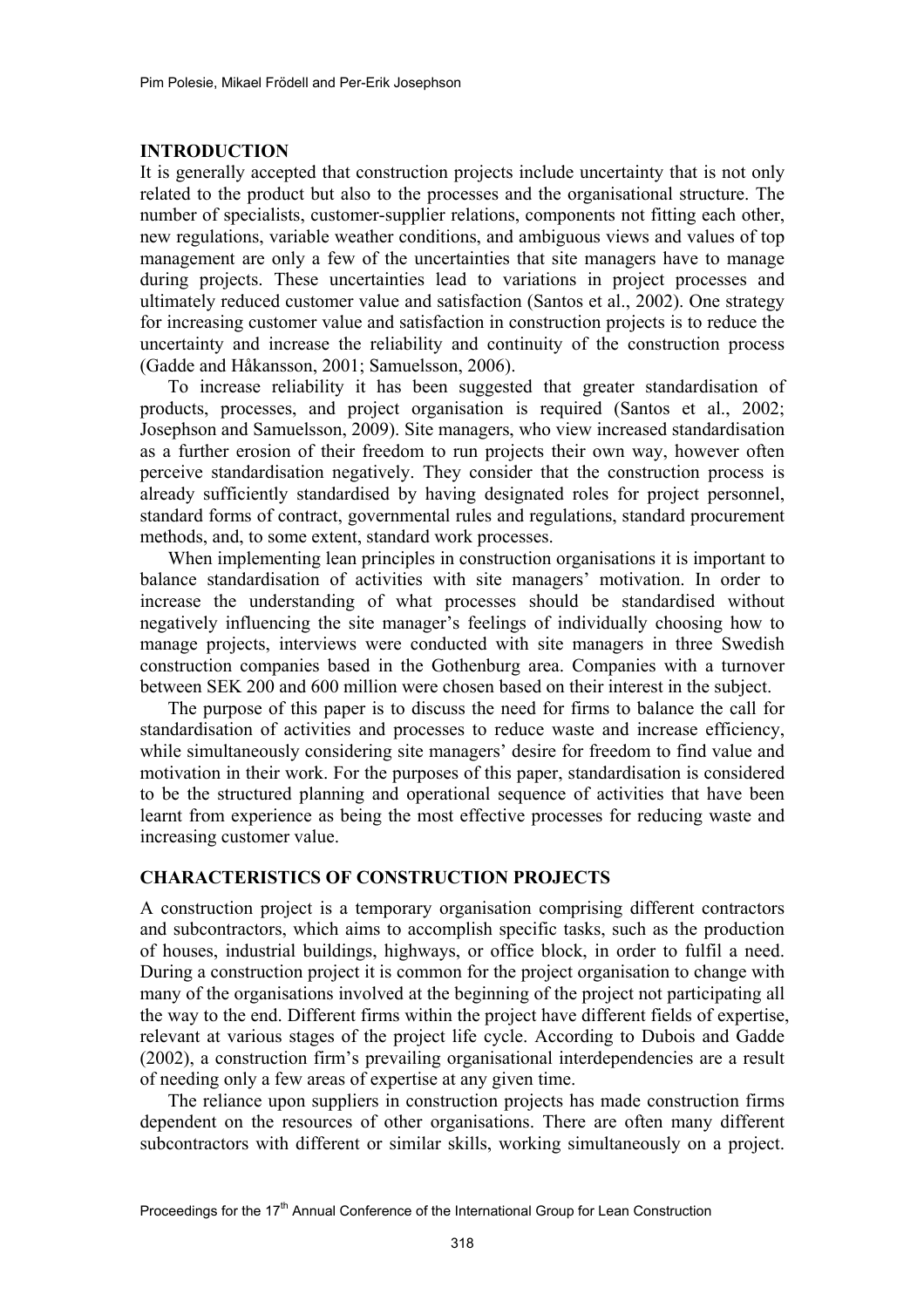This suggests that operations on the supplier's side have a greater effect on contractor's organisational costs than the actual price paid to the suppliers (Gadde and Håkansson, 2001).

Site managers are often individually in charge of construction projects and run them as if they were their own firms. Since they have different backgrounds and experiences, site managers manage projects differently. This lack of standardised approaches to similar projects may cause confusion among workers and subcontractors and thus increase waste (Womack and Jones, 2003; Liker, 2004). What might be acceptable for a subcontractor or worker to do on one project might be unacceptable in another. This differentiation hinders both 'know-how' and 'knowwhy' (Knauseder, 2007) and underlines the effect that site managers can have on the final product and hence their impact on value for the costumer. Josephson (1994) suggested that this differentiation could hinder development of standardised processes in the construction industry.

Information flow throughout the organisation as part of knowledge building is an important subject that is also related to lean principles (Liker, 2004). To increase knowledge within organisations, standardised methods of problem solving should be created (Nonaka et al, 1998). However, individualism and 'own firm' thinking together with the presumption of uniqueness built into contemporary construction projects does not encourage information flow (Santos et al., 2002; Knauseder, 2007).

Shorter time spans for projects and new technical solutions have increased the complexity of construction projects (Gadde and Håkansson, 2001). As projects become more complex, the traditional focus on optimisation of single transactions in projects where cost and price, not value, are the major means of measuring success must change (Dubois and Gadde, 2000; Samuelsson, 2006; Knauseder, 2007; Simu, 2009).

### **STANDARDISATION**

The lack of standardisation can be viewed as one of the reasons for the inefficiency of the construction sector (Santos et al., 2002). Womack and Jones (2003) suggested that standardisation of processes can be a means of reducing costs and saving time. Santos et al. (2002) suggested that standardisation should be viewed as an approach aimed at waste reduction by the critical disentanglement of processes to reduce their variability. Ungan (2006) maintained that reduced process variability also contributes to decreased uncertainty in complex construction projects. Information flow can be increased by using processes as instruments to encourage homogeneous practices through knowledge sharing regarding the end product and new, more efficient ways of controlling processes within the project can be performed regarding both quality and safety (Santos et al., 2002). It is further suggested that by introducing increased standardisation in construction projects root causes of production problems can be identified and routines can be established that lead to more consistent operations, increased efficiency and hence easier process control for site managers (Ungan, 2006).

It is however important not to neglect the literature that expresses scepticism of increased standardisation in construction. It is often suggested that standardisation hinders or prevents innovative influences (Kondo, 2000; Gudmundsson, 2004). Increased standardisation of processes on construction projects may reduce the feeling of freedom that site managers appreciate.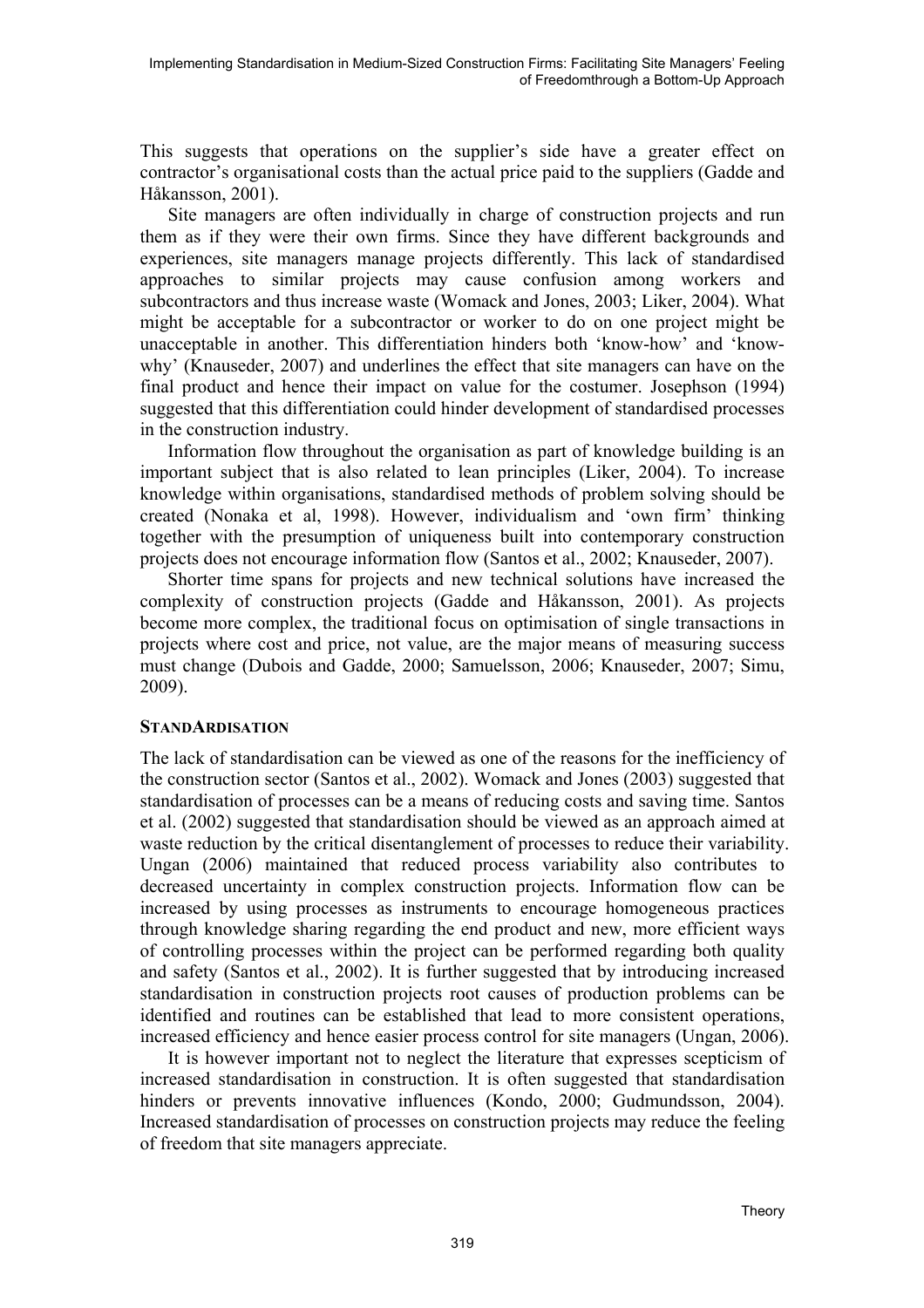The definition of standardisation and especially standardisation of processes is not viewed as forcing individuals to standardise exact actions, routines or wear cloths in specific sizes. Some room for variations in basic processes is identified as essential to allow individual differences. Josephson (1994) suggested that two working processes never can be performed in exactly the same way and that this automatically leads to different results. However, the value for the costumer should be in the idea that the quality of a project will be independent of the site manager, subcontractors or suppliers active in the project or process.

Although good relations between the main contractor and subcontractors is especially important in construction projects, long time collaborations between contractors, suppliers and subcontractors are rare (Knauseder, 2007). This can be related to the traditional heavy focus on price in the construction industry. Womack and Jones (2003) and Liker (2004) argued that firms have to realise the potential advantages of closer collaboration, and claimed that reducing indirect costs by standardising processes and products often requires stronger and longer cooperation with a few chosen suppliers and subcontractors. It is also important that the whole construction process be the main focus for all participants in a construction project and that the interests of individual subcontractors trying to maximise their short-term profits should be secondary to this focus. This can be exemplified by the suboptimisation of subcontractors by site managers when scheduling project activities as continuous work in the planning charts and not specifying the dates that subcontractor services are really required.

#### **STRUCTURE OF THE INTERVIEWS**

The interviews were conducted with employees at the level of production manager within three firms. The respondents were site managers in medium sized Swedish construction companies based in Gothenburg. The interviews were explorative and semi-structured with a phenomenographic approach of a qualitative nature in accordance with Holme and Solvang (1997); Yin (2003); Chen and Partington (2006) and Åkerlind (2005). A phenomenographical approach is beneficial when the perspectives on specific phenomenon are sought from individuals in a certain area. The interviews were open-ended and based on principal and follow-up questions to encourage interviewees to further articulate their thoughts on the subject. The aim was to conduct each interview within a time-span of two hours, however in the event they varied from 100 to 130 minutes. The qualitative phenomenographic approach was undertaken to make sure that the interviewers affected the interviewees as little as possible and to get a holistic view of the phenomenon (Holme and Solvang, 1997; Åkerling, 2005). The focus of the interviews was on the respondents' perspective and understanding of the phenomenon of standardisation and their perception of the related issues surrounding it, rather than limiting answers to them interviewers understanding of how standardisation can be used in construction projects. According to Åkerlind (2005) this is important in the phenomenographical approach since the goal is to gather categories of descriptions to differentiate between empirically interpreted views from the hypothetical experiences of the interviewees.

In order to get as much information from the interviews as possible they were all recorded. At least two interviewers were present during the interviews and all took notes during and after the interviews. Directly after the interviews, the interviewers discussed their thoughts and ideas amongst themselves.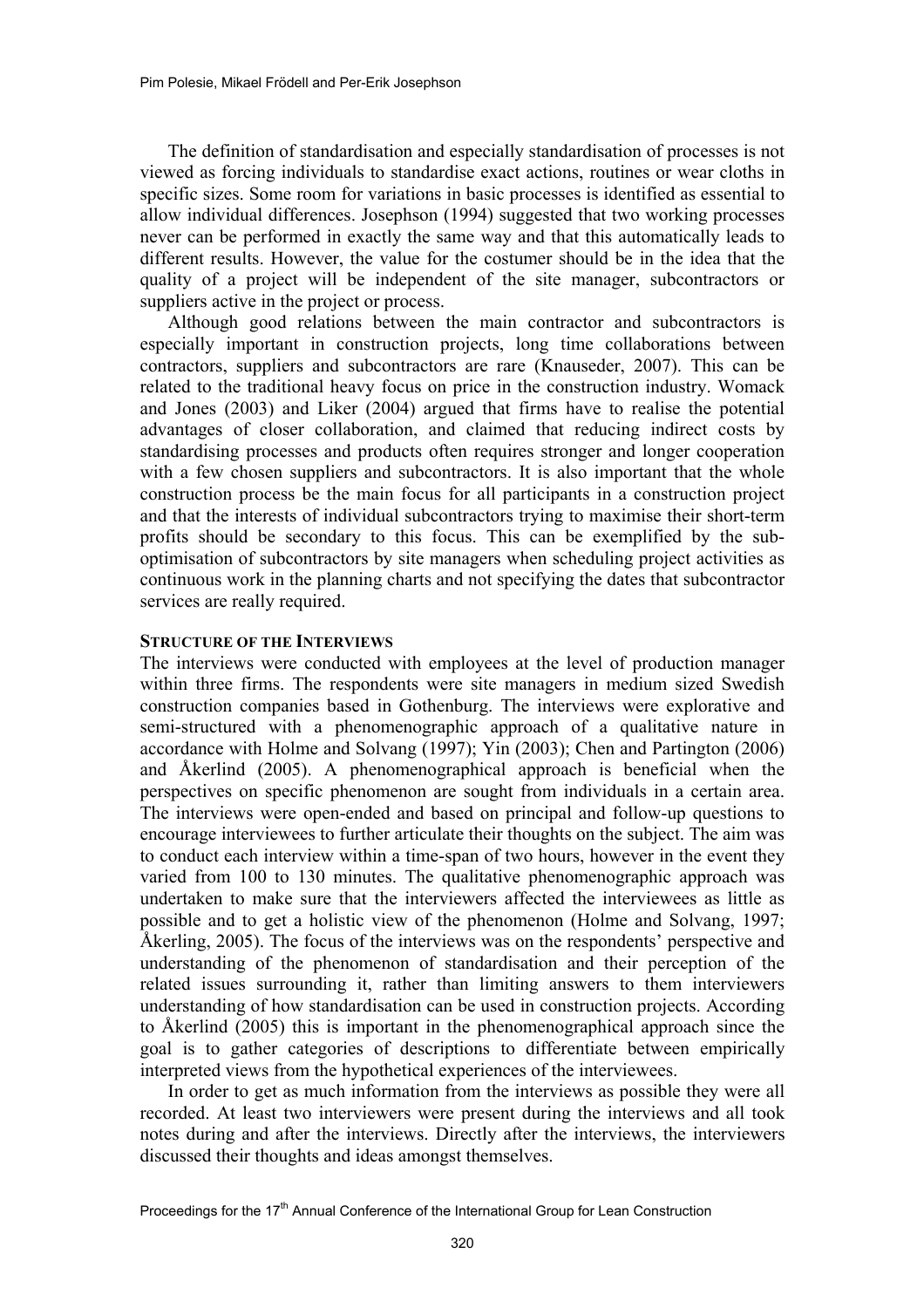During the interviews, interviewers deliberately avoided using the words 'standardisation' and 'lean' as much as possible in order not to subconsciously create biased answers from the interviewees, although a few respondents used the terms of their own volition.

Data analysis was undertaken using a non-hypothetical explorative approach emphasising the respondents' perceived understanding of phenomenon regarding standardisation in construction. This approach is viewed as effective if individual views are of interest in accordance with the reasoning of Yin, 1994 and Silverman, 2004. The process of analysing the data was highly iterative, and there was acceptance of new aspects and viewpoints throughout the writing-up process. Different focuses and perspectives were utilised to maintain a holistic approach to the different perspectives on standardisation presented during the interviews.

## **RESEARCH FINDINGS**

The interviews produced a number of issues relating to standardisation, the four most common of which are discussed below.

**The perceived uniqueness of the construction projects:** It was apparent from the interviews that neither the concept of lean construction nor the concept of standardisation has been particularly well received at the site manager level. Respondents who used these terms expressed suspicion of them, which was explained by the uniqueness of the projects and the unique characteristics of the industry. One site manager stated "*If you only have one try at a product, old tried out methods are to be preferred.*" All respondents claimed that projects are generally planned, organised and performed differently and much depends on the site manager's individual thinking of how the project should be managed. Consequently, it was perceived that site managers had different ways of working, since every project is considered unique.

No demand for standardised processes was expressed by any of the interviewees and the different approaches of site managers were neither viewed as an area that required improvement or change. Rather, individual methods were considered to be beneficial when dealing with different people, subcontractors and types of project. In spite of this view, all three firms have implemented a number of solutions related to the product, the process and the organisation that to some extent increased standardisation.

Two of the organisations have created suggestions for standardised project processes including organisation of the site and form filling procedures. According to the interviewees, these suggestions have not been seen as means of getting site managers to work in a more standardised manner but rather to make the sites look more organised, often in order to create a favourable impression to clients. Furthermore, the suggestions are perceived as tools or guidelines to ease the burden on site managers, which according to the literature is a significant part of the standardisation concept and lean principles.

As an example of product standardisation, one site manager explained that he was working with fewer product choices in his current project since the types of inner walls he could choose from had been reduced from eight to three. "*I get an architect's drawing with a list of wall types and soundproofing then I try to arrange them into as few a groups as possible. Everyone benefits from this, because it is less messy*." He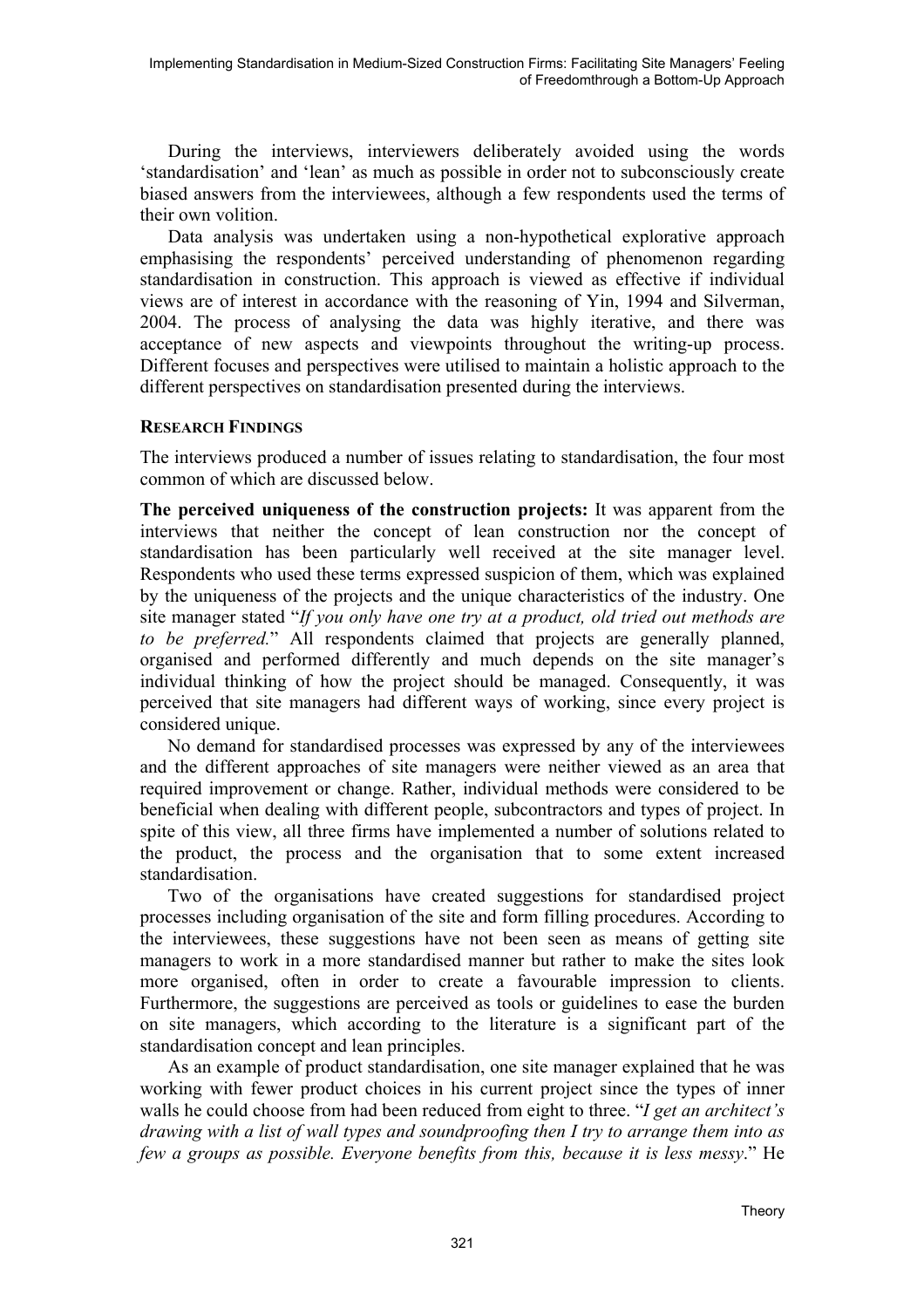further claimed that even if some of the walls get a little bit more soundproofing than specified, which implies more expensive, it minimizes the risk of human errors. He said: "*Setting out the different walls is one thing, but we are not more than humans. When working on the site with music in the ears, the risk that it is going to go wrong is far less when there are fewer wall types.*"

Some examples of implemented standardisation are a standard arrangement for materials storage on site, and a standard document detailing the stages of the project at which papers need to be signed and to whom they should be sent. If dividing the projects into individual project processes, the processes themselves are not viewed as unique by the interviewees. Even when site managers discover effective methods to perform certain processes, the perceived uniqueness of the industry and of each project does not encourage them to share their experiences.

**The short-term focus on profitability:** A majority of the respondents mentioned consequences of having a short-term perspective. They claimed that "*the bottom line is the only thing that matters for top management*" when referring to financial issues. It was also claimed that no attention was given to projects that delivered "*black numbers*" (those projects that make a profit). The only question asked from top managers was "*what went wrong*" never "*what went right.*" The prevailing culture in construction was described as not giving a pat on the shoulder or words of encouragement when everything goes according to plan or exceeds expectations, but blaming individuals for faulty decisions if red numbers appear on the balance sheet. This short-term focus suggests that touchable costs, such as the price of gypsum board, are focused upon to save money for the projects instead of focusing on untouchable costs, such as wasted resources on contractual agreements, to save money for the entire organisation. This could be one reason why there is so little collaboration between contractors and suppliers, even though the lean literature suggests that collaboration between organisations can reduce organisational costs and imply longterm benefits, collaboration between organisations is suggested as a way to reduce the waste of resources and thus reduce costs.

**Personal preferences versus organisational guidelines:** Although there was awareness amongst respondents of organisational strategies, goals and visions, the idea of what they actually mean in a practical sense varied. The interviewees saw them as either voluntary guidelines or as mandatory procedures. These differences are exemplified by supplier agreements that all three of the contractors that the respondents worked for had signed with specific suppliers but that not all the site managers chose to honour. The site managers considered it more convenient to use the closest located supplier, the one who *they* perceived delivered the best service, or simply the one that they used before the agreement with the new supplier was signed. One of the respondents told how surprised he was when he came to his current site with the ambition to follow the management's guidelines only to be told that no one followed them. "*The only ones using the new agreement are the ones who used the supplier prior to the agreement being signed*" he stated and opined that this is an issue for the management to handle. "*In my opinion the management is too weak, they surrender,*" he concluded.

The respondents discussed the possible effects of neglecting management's guidelines. As one of the major concerns, trust from the suppliers was mentioned: "*Not following the agreements will kick back on us when we eventually decide to* 

Proceedings for the 17<sup>th</sup> Annual Conference of the International Group for Lean Construction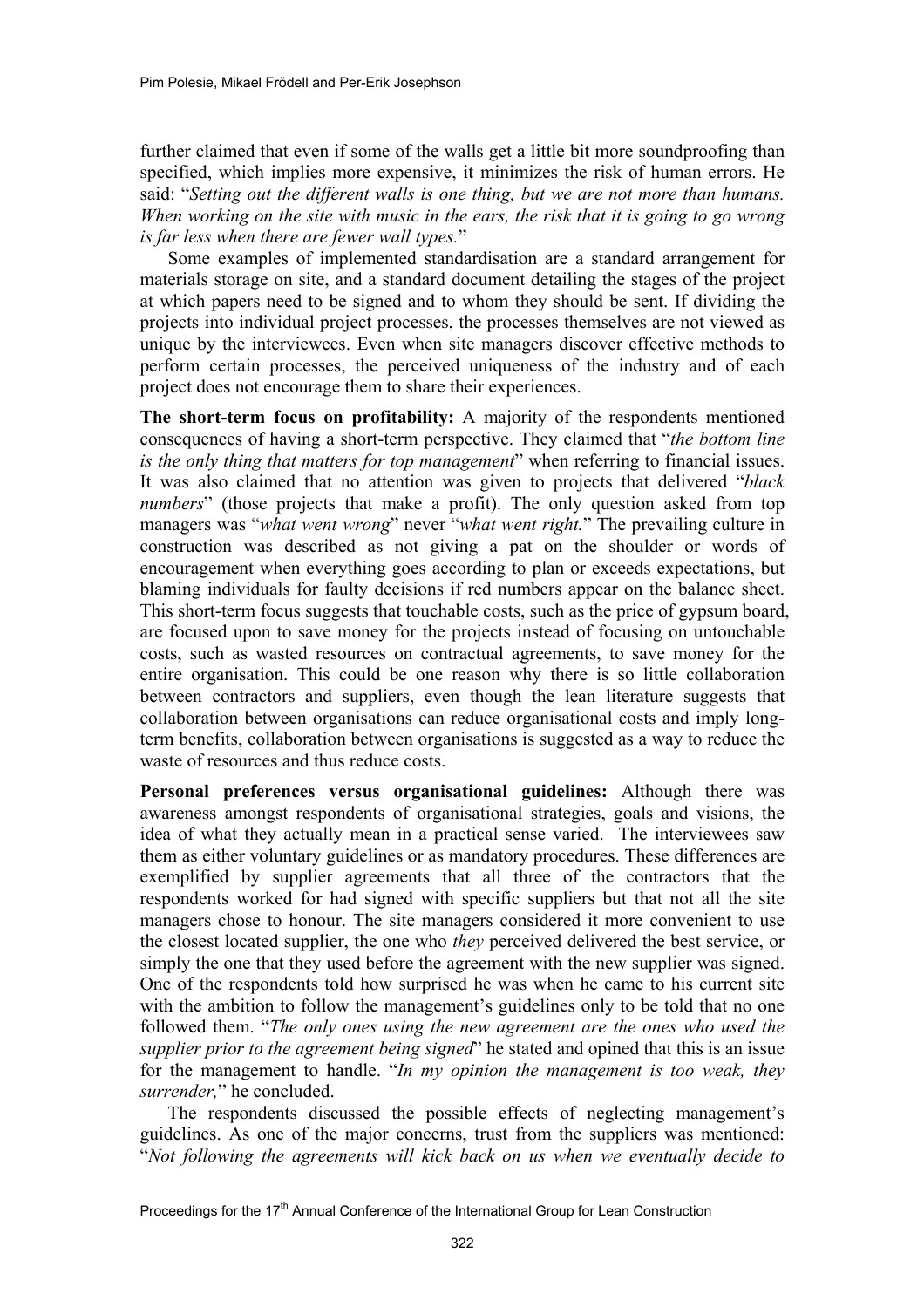*follow the agreements. Then, the suppliers will not give us any benefits at all since they know that we are not using agreements anyway*."

**The failure of existing feedback systems:** When discussing communication and feedback most respondents admitted knowing about the various formal systems of knowledge transfer that existed in their firm. These formal systems were, however, generally viewed as too difficult or too time consuming to be useful. In this respect, the awareness and ease of access to other site managers' previous experiences was viewed as beneficial among the interviewees. Another reaction to formal systems of knowledge transfer within firms was that they are unnecessary since the firm deals with unique projects and therefore knowledge transfer between projects is not value adding.

## **DISCUSSION AND CONCLUSION**

Learning is one of the key focuses from a lean construction perspective as it can help to discover standardisations that do not challenge site managers' need for freedom to run projects their own way. For information interchange to be successfully implemented and assessed in organisations, it is imperative that site managers accept and use it. The competition built into the site manager's role as described by Simu (2009), with a culture of hiding experiences instead of sharing them, is unhelpful in this aspect. Even though rivalry between site managers was not one of the issues raised by the interviewees, the interviewers noticed a certain feeling of competition. As an example, one on the interviewees suggested that it would be interesting to compare site managers' performance to see how big the differences actually are. This indicates a desire to show top management that there are differences between individual site managers.

The blame for an unprofitable project is usually transferred down to the responsible site manager who then needs to defend his/her decisions to the top management and to other project managers (Simu, 2009); some might argue that this blame culture is due to the uniqueness of the industry.

 If rivalry and not learning is encouraged by the organisation culture, finding the most beneficial standardisations is close to impossible. Furthermore, Womack and Jones (2003) and Liker (2004) suggested that if workers are not encouraged to express their opinion over improvements to work processes it will be difficult to find better ways of working.

Liker (2004) stated that different ways of undertaking projects need to be reviewed to find the most efficient way to achieve results. As explained earlier, site managers tend to do things their way not always considering the rules decided by top management. This behaviour has also been identified by Santos et al. (2002) who claimed that construction companies often fail to implement and maintain standardised practises due to a lack of teamwork between top management and site management. The requirements regarding freedom presented in the interviews can be seen as another example of how different organisational cultures encourage project teams to work. Opinions over collaboration between production management and top management vary from claims of a lack of governance from top management to too much governance. However, it was clearly implied by the respondents that top management should only get involved when issues are referred to them by the site manager.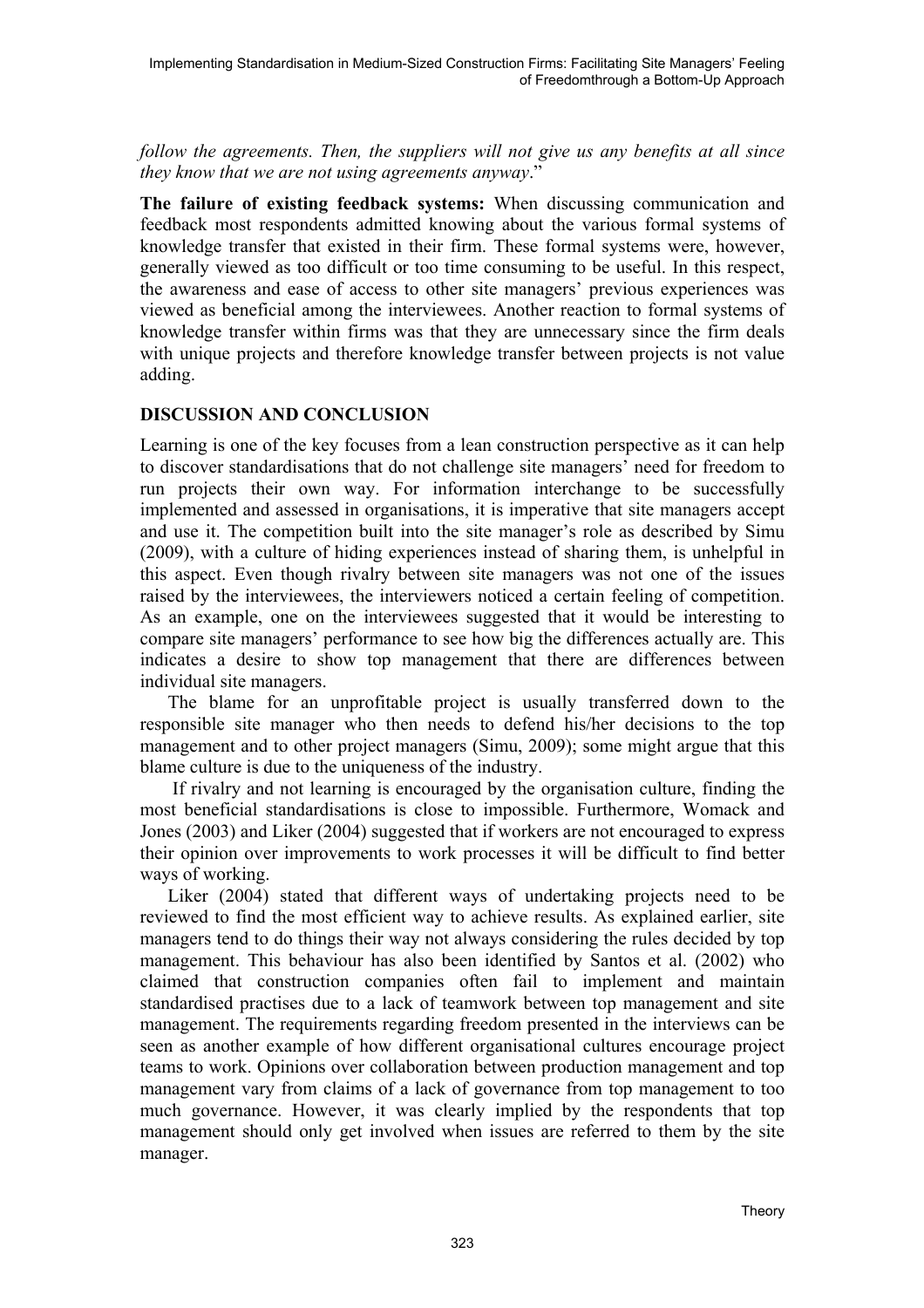The prevailing culture of today encourages site managers to do things ever faster in traditional ways since top management is satisfied as long as every project makes a profit. However, Womack and Jones (2003) argued that instead of speeding up existing processes, the parts of those processes that do not add value for the customer should be reduced or illuminated, or better still more beneficial alternative processes should be found. Nevertheless, since a preferable way of implementing standardisations into organisations is by letting site managers chose and try different methods to solve similar problems, the short-term gain culture is inhibiting alternative processes from evolving.

Even though the perceived uniqueness as well as the short-term gain culture is inhibiting major standardisations, examples in this paper have shown that contractors have implemented several concepts of standardisation, which do not in any way decrease the site managers' feeling of freedom. However, these implementations are not seen as standardisations as such by the respondents. This is perhaps a sign that the concept of standardisation is what makes site managers hesitant more than actual implementation of the concept. Furthermore, the site managers in the three mediumsized Swedish construction companies have clearly shown that they are not averse to changes, as long as they have evolved from their own experiences or they are clearly relevant to issues with which they are concerned. Consequently, in order to deal with the challenges posed by the need for standardisation and site managers' need for freedom, standardisation of processes should be developed slowly with a bottom-up approach.

### **REFERENCES**

- Arbnor, I. and Bjerke, B. (1994) Företagsekonomisk metodlära, 2nd edition. Studentlitteratur, Lund, Sweden.
- Bergstrand, J. (2003) Ekonomisk styrning, Holmlund i Malmö AB, Sweden.
- Byggkommissionen (2002) *Skärpning gubbar! Om konkurrensen, kostnaderna, kvaliteten och kompetensen inom byggsektorn,* SOU 2002:115, Stockholm.
- Byggkostnadsdelegationen (2000) *Från byggsekt till byggsektor*, SOU 2000:44, Stockholm.
- Chen, P. and Partington, D. (2006) Three conceptual levels of construction project management work, *International Journal of Project Management, Vol. 24* No. 24, pp.  $412 - 421$ .
- Dubois A. and Gadde L.-E. (2000) Supply strategy and network effects purchasing behaviour in the construction industry, *European Journal of purchasing and supply chain management,* Vol. 6 No. 6, pp. 20-215.
- Egan, J. (1998). *Rethink Construction*. The report of the construction task force London.
- Gadde L.-E. and Håkansson H. (2001), Supply Network Strategies, John Wiley & Sons Ltd, West Sussex.
- Gudmundsson, A. Boer, H. and Corso, M. (2004) The implementation processes of standardisation. *Journal of manufacturing technology management,* Vol. 15, No. 4, pp. 335–342.
- Holme, I. M. and Solvang, B. K. (1997) Forskningsmetodik Om kvalitativa och kvantitativa metoder, 2nd edition, Studentlitteratur, Lund, Sweden.
- Josephson, P.-E. (1994) Orsaker till fel i byggandet: en studie om felorsaker, felkonsekvenser, samt hinder för inlärning i byggprojekt. PhD-thesis. Department

Proceedings for the 17<sup>th</sup> Annual Conference of the International Group for Lean Construction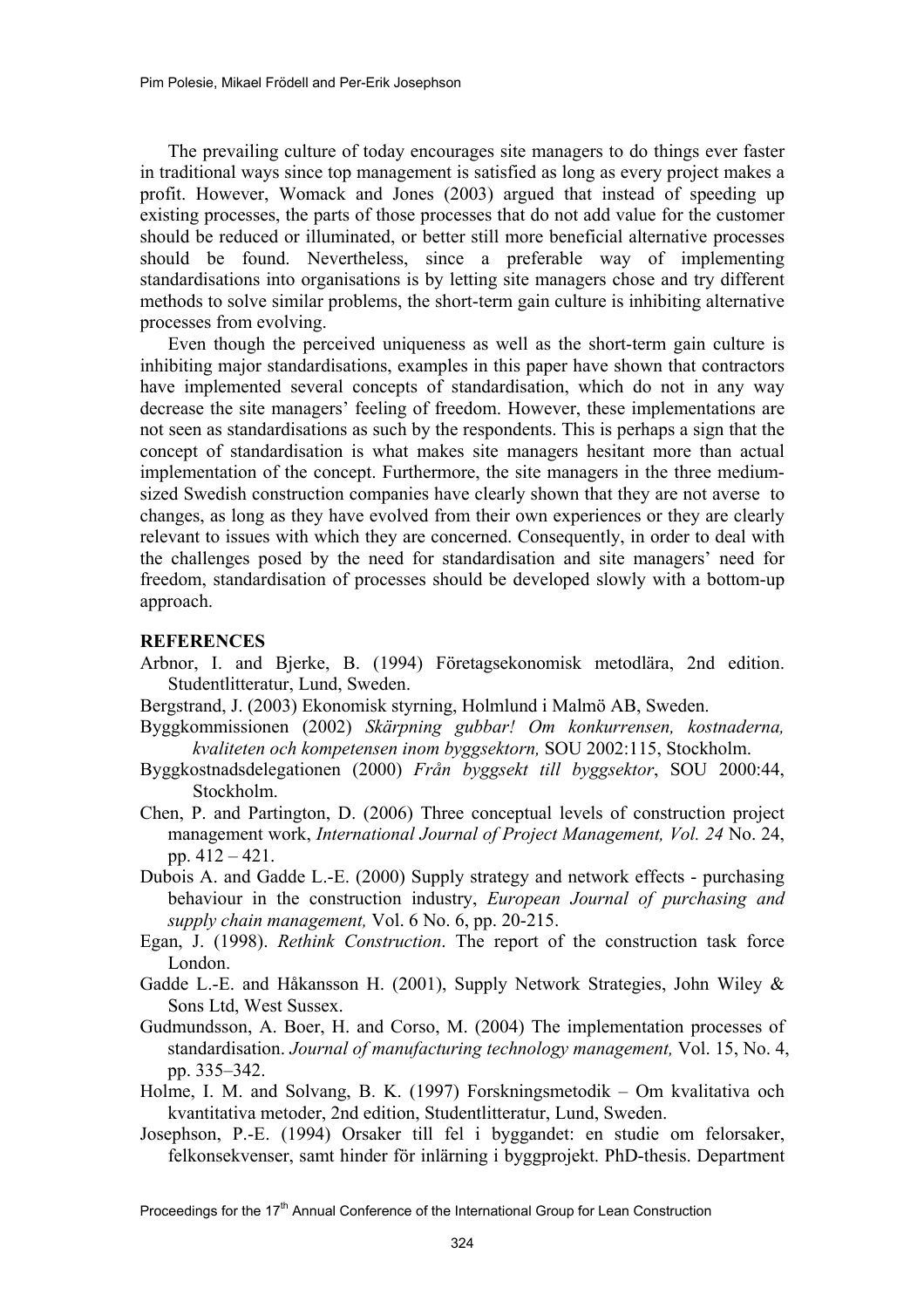of building economics and construction management, Chalmers University of Technology, Göteborg, Sweden.

- Josephson, P.-E. and Sakkoriipi, L. (2009) *31 rekommendationer för ökad lönsamhet i byggandet – att minska slöseriet.* FoU-Väst Rapport 0904, Swedish Construction Federation, Stockholm, Sweden.
- Knauseder, I. (2007) Organizational Learning Capabilities in Swedish Construction Projects. PhD-thesis. Building economics and management. Department of civil and environmental engineering. Chalmers University of Technology. Göteborg Sweden.
- Kondo, Y. (2000) Innovation versus Standardization. *The TQM Magazine,* Vol. 12, No. 1, pp. 6–10.
- Liker, J. K. (2004) The Toyota Way: Fourteen Management Principles from the World's Greatest Manufacturer. McGraw-Hill Professional, New York (NY), USA.
- Nonaka, I. and Nishiguchi, T. (2000) Emergence of "Ba": A Conceptual Framework for Continuous and Self-transcending Process of Knowledge Creation Knowledge Emergence, New York: Oxford University Press.
- Samuelsson, P. (2006) Integrated Measurement and the Assessment of Performance in Large Organizations: The Case of a Swedish Construction Company. PhDthesis. Building economics and management. Department of civil and environmental engineering. Chalmers University of Technology. Göteborg, Sweden.
- Santos, A. Formoso, C. T. and Tookey J. E. (2002) Expanding the meaning of standardisation within construction processes. *The TQM Magazine,* Vol.14, No. 1, pp. 25-33.
- Silverman, D. (2004) Doing quantitative research  $-$  A practical handbook, Saga publications, London, Thousand Oak, New Delhi.
- Simu, K. (2009) The construction site managers impact on risk management performance, Department of architecture and infrastructure, Luleå University, Sweden.
- Ungan, M. C. (2006) Standardization through process documentation. *Business process management journal,* Vol. 12, No. 2, pp. 135–148.
- Winch, G. M. (2002) Managing Construction Projects An Information Processing Approach, Blackwell Science, Oxford, UK.
- Womack and Jones (2003) Lean Thinking, Banish waste and create wealth in your corporation. UK Ltd: Simon and Schuster.
- Yin, R. K. (2004) Case study research Design and methods second edition. Sage publications, London.
- Åkerlind, G. S. (2005) Variation commonality in phenomenological research methods. *Higher Education Research & Development,* Vol. 4, No. 4, pp. 321-334.